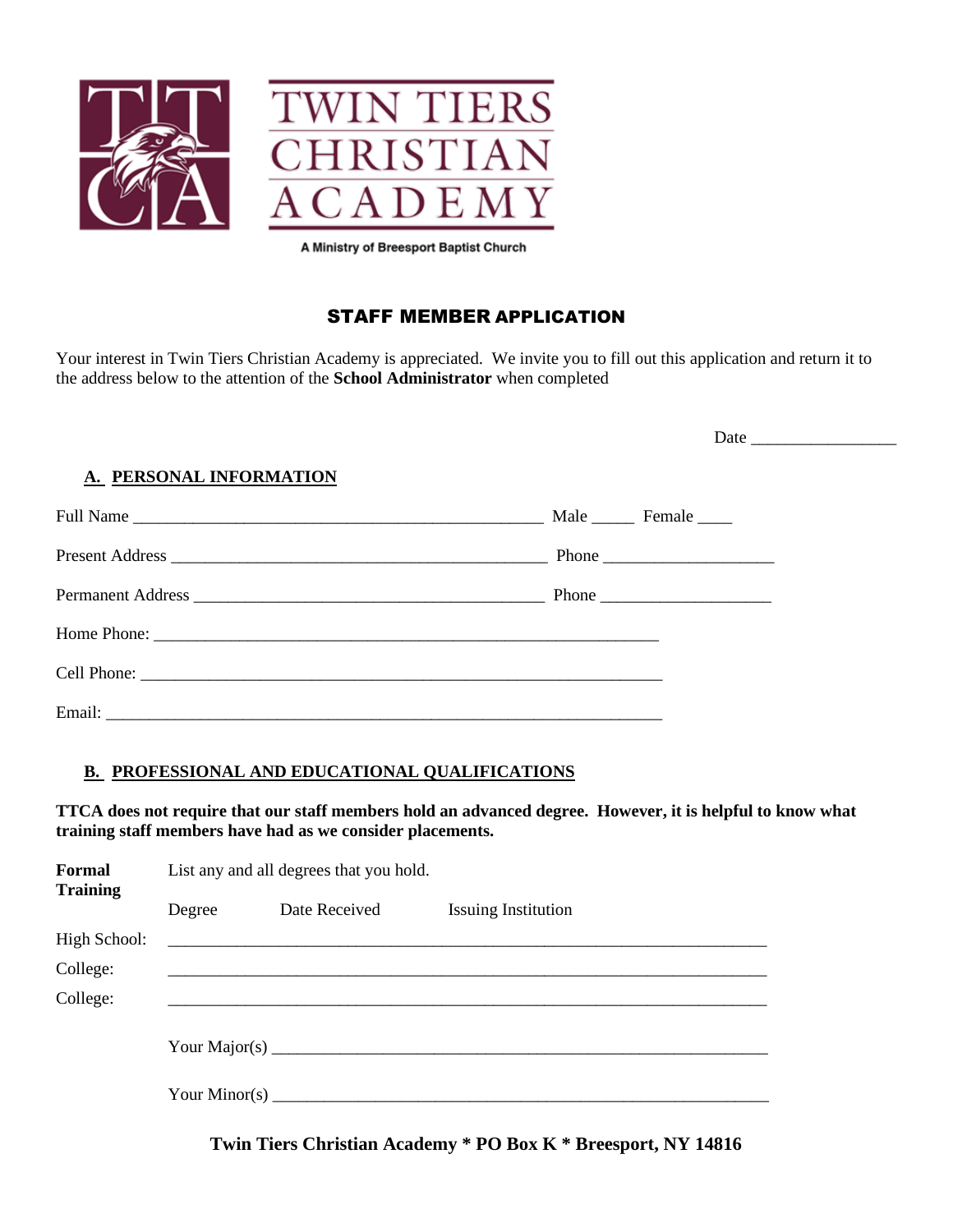**What staff position are you seeking to fill?**

**Please tell us why you are interested in the position.**

**Describe any past training and/or experience that have prepared you for this position.**

\_\_\_\_\_\_\_\_\_\_\_\_\_\_\_\_\_\_\_\_\_\_\_\_\_\_\_\_\_\_\_\_\_\_\_\_\_\_\_\_\_\_\_\_\_\_\_\_\_\_\_\_\_\_\_\_\_\_\_\_\_\_\_\_\_\_\_

\_\_\_\_\_\_\_\_\_\_\_\_\_\_\_\_\_\_\_\_\_\_\_\_\_\_\_\_\_\_\_\_\_\_\_\_\_\_\_\_\_\_\_\_\_\_\_\_\_\_\_\_\_\_\_\_\_\_\_\_\_\_\_\_\_\_\_ \_\_\_\_\_\_\_\_\_\_\_\_\_\_\_\_\_\_\_\_\_\_\_\_\_\_\_\_\_\_\_\_\_\_\_\_\_\_\_\_\_\_\_\_\_\_\_\_\_\_\_\_\_\_\_\_\_\_\_\_\_\_\_\_\_\_\_ \_\_\_\_\_\_\_\_\_\_\_\_\_\_\_\_\_\_\_\_\_\_\_\_\_\_\_\_\_\_\_\_\_\_\_\_\_\_\_\_\_\_\_\_\_\_\_\_\_\_\_\_\_\_\_\_\_\_\_\_\_\_\_\_\_\_\_ \_\_\_\_\_\_\_\_\_\_\_\_\_\_\_\_\_\_\_\_\_\_\_\_\_\_\_\_\_\_\_\_\_\_\_\_\_\_\_\_\_\_\_\_\_\_\_\_\_\_\_\_\_\_\_\_\_\_\_\_\_\_\_\_\_\_\_

\_\_\_\_\_\_\_\_\_\_\_\_\_\_\_\_\_\_\_\_\_\_\_\_\_\_\_\_\_\_\_\_\_\_\_\_\_\_\_\_\_\_\_\_\_\_\_\_\_\_\_\_\_\_\_\_\_\_\_\_\_\_\_\_\_\_\_ \_\_\_\_\_\_\_\_\_\_\_\_\_\_\_\_\_\_\_\_\_\_\_\_\_\_\_\_\_\_\_\_\_\_\_\_\_\_\_\_\_\_\_\_\_\_\_\_\_\_\_\_\_\_\_\_\_\_\_\_\_\_\_\_\_\_\_ \_\_\_\_\_\_\_\_\_\_\_\_\_\_\_\_\_\_\_\_\_\_\_\_\_\_\_\_\_\_\_\_\_\_\_\_\_\_\_\_\_\_\_\_\_\_\_\_\_\_\_\_\_\_\_\_\_\_\_\_\_\_\_\_\_\_\_ \_\_\_\_\_\_\_\_\_\_\_\_\_\_\_\_\_\_\_\_\_\_\_\_\_\_\_\_\_\_\_\_\_\_\_\_\_\_\_\_\_\_\_\_\_\_\_\_\_\_\_\_\_\_\_\_\_\_\_\_\_\_\_\_\_\_\_

#### **C. CHRISTIAN BACKGROUND**

**Since TTCA is a Christian school, we desire that our staff members have a testimony of salvation and that they regularly attend an evangelical church. Please complete the following portion.**

**Salvation** Briefly give your testimony of salvation. **Experience**

| <b>Statement</b> | Please carefully read our Statement of Faith in the employee handbook and indicate |
|------------------|------------------------------------------------------------------------------------|
| of Faith         | below your degree of support.                                                      |

\_\_\_\_\_\_\_\_\_\_\_\_\_\_\_\_\_\_\_\_\_\_\_\_\_\_\_\_\_\_\_\_\_\_\_\_\_\_\_\_\_\_\_\_\_\_\_\_\_\_\_\_\_\_\_\_\_\_\_\_\_\_\_\_\_\_\_ \_\_\_\_\_\_\_\_\_\_\_\_\_\_\_\_\_\_\_\_\_\_\_\_\_\_\_\_\_\_\_\_\_\_\_\_\_\_\_\_\_\_\_\_\_\_\_\_\_\_\_\_\_\_\_\_\_\_\_\_\_\_\_\_\_\_\_ \_\_\_\_\_\_\_\_\_\_\_\_\_\_\_\_\_\_\_\_\_\_\_\_\_\_\_\_\_\_\_\_\_\_\_\_\_\_\_\_\_\_\_\_\_\_\_\_\_\_\_\_\_\_\_\_\_\_\_\_\_\_\_\_\_\_\_ \_\_\_\_\_\_\_\_\_\_\_\_\_\_\_\_\_\_\_\_\_\_\_\_\_\_\_\_\_\_\_\_\_\_\_\_\_\_\_\_\_\_\_\_\_\_\_\_\_\_\_\_\_\_\_\_\_\_\_\_\_\_\_\_\_\_\_ \_\_\_\_\_\_\_\_\_\_\_\_\_\_\_\_\_\_\_\_\_\_\_\_\_\_\_\_\_\_\_\_\_\_\_\_\_\_\_\_\_\_\_\_\_\_\_\_\_\_\_\_\_\_\_\_\_\_\_\_\_\_\_\_\_\_\_ \_\_\_\_\_\_\_\_\_\_\_\_\_\_\_\_\_\_\_\_\_\_\_\_\_\_\_\_\_\_\_\_\_\_\_\_\_\_\_\_\_\_\_\_\_\_\_\_\_\_\_\_\_\_\_\_\_\_\_\_\_\_\_\_\_\_\_

\_\_\_\_ I fully support the statement as written without mental reservations.

\_\_\_\_ I fully support the statement except for the area(s) listed and explained on a separate paper.

The exceptions represent either disagreements or items for which I have not yet formed an

opinion or conviction.

Signature\_\_\_\_\_\_\_\_\_\_\_\_\_\_\_\_\_\_\_\_\_\_\_\_\_\_

## **Twin Tiers Christian Academy \* PO Box K \* Breesport, NY 14816**